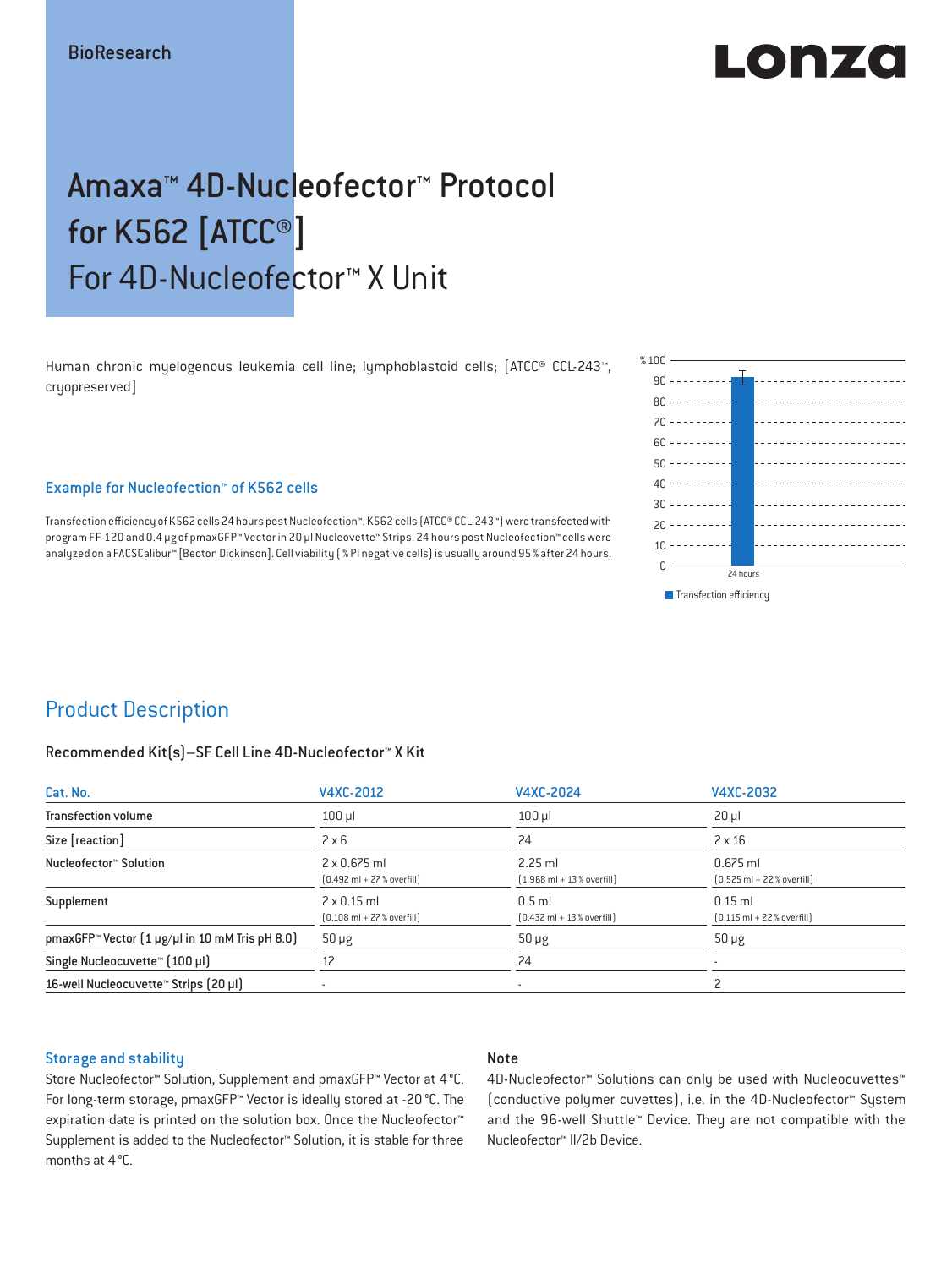## Required Material

#### Note

Please make sure that the entire supplement is added to the Nucleofector<sup>™</sup> Solution. The ratio of Nucleofector™ Solution to supplement is 4.5:1 (see table 1)

- 4D-Nucleofector™ System (4D-Nucleofector™ Core Unit and 4D-Nucleofector™ X Unit)
- Supplemented 4D-Nucleofector™ Solution at room temperature
- Supplied 100 µl single Nucleocuvette™ or 20 µl 16-well Nucleocuvette™ Strips
- Compatible tips for 20 µl Nucleocuvette™ Strips: epT.I.P.S. [US/CDN: Eppendorf North America, Cat. No. 2491.431, Rest of World: Eppendorf AG, Cat. No. 0030073.266], Matrix TallTips® [Matrix Technologies Corp., Cat. No. 7281] or LTS Tips [Rainin Instruments, LLC, Cat. No. SR-L10F, SR/SS-L250S, SR/SS-L300S]. Before using other types of pipette tips, please ensure they reach the bottom of the Nucleocuvette™ Wells without getting stuck
- Supplied pmaxGFP™ Vector, stock solution 1µg/µl

#### Note

For positive control using pmaxGFP™, dilute the stock solution to an appropriate working concentration. Further details are provided in table 3 of this Optimized Protocol. The volume of substrate solution added to each sample should not exceed 10% of the total reaction volume [2 µl for 20 µl reactions; 10 µl for 100 µl reactions).

- Substrate of interest, highly purified, preferably by using endotoxinfree kits; A260:A280 ratio should be at least 1.8
- Cell culture plates of your choice
- Culture medium: Iscove's modified Dulbecco's medium with 4 mM L-glutamine adjusted to contain1.5 g/L sodium bicarbonate, 90% [ATCC®, Cat. No. 30-2005]; fetal bovine serum, 10%
- Prewarm appropriate volume of culture medium to 37 °C (see table 2)
- Appropriate number of cells/sample (see table 2)

## 1. Pre Nucleofection™

- 1.1 Replace media every 2–3 days
- 1.2 Passage cells after reaching  $1 \times 10^6$  cells/ml. Do not use cells after passage 10 for Nucleofection™
- 1.3 Seed out  $1 \times 10^5$  cells/ml
- 1.4 Subculture 2 days before Nucleofection™ at a density of  $3 \times 10^5$ cells/ml. Higher cell densities may cause lower Nucleofection™ Efficiencies

## 2. Nucleofection™

For Nucleofection™ Sample contents and recommended Nucleofector™ Program, please refer to Table 3.

- 2.1 Please make sure that the entire supplement is added to the Nucleofector™ Solution
- 2.2 Start 4D-Nucleofector™ System and create or upload experimental parameter file (for details see device manual)
- 2.3 Select/Check for the appropriate Nucleofector™ Program (see table 3)
- 2.4 Prepare cell culture plates by filling appropriate number of wells with desired volume of recommended culture media (see table 4) and pre-incubate/equilibrate plates in a humidified 37°C/5%  $CO<sub>2</sub>$  incubator
- 2.5 Pre-warm an aliquot of culture medium to 37 °C (see table 4)
- 2.6 Prepare plasmid DNA or pmaxGFP™ Vector or siRNA (see table 3)
- 2.7 Count an aliquot of the cells and determine cell density
- 2.8 Centrifuge the required number of cells (see table 3) at 90xg for 10 minutes at room temperature. Remove supernatant completely
- 2.9 Resuspend the cell pellet carefully in room temperature 4D-Nucleofector™ Solution (see table 3)
- 2.10 Prepare mastermixes by dividing cell suspension according to number of substrates
- 2.11 Add required amount of substrates to each aliquot (max. 10 % of final sample volume)
- 2.12 Transfer mastermixes into the Nucleocuvette™ Vessels

#### Note

As leaving cells in Nucleofector™ Solution for extended periods of time may lead to reduced transfection efficiency and viability it is important to work as quickly as possible. Avoid air bubbles while pipetting.

- 2.13 Gently tap the Nucleocuvette™ Vessels to make sure the sample covers the bottom of the cuvette
- 2.14 Place Nucleocuvette™ Vessel with closed lid into the retainer of the 4D-Nucleofector™ X Unit. Check for proper orientation of the Nucleocuvette™ Vessel
- 2.15 Start Nucleofection™ Process by pressing the "Start" on the display of the 4D-Nucleofector™ Core Unit (for details, please refer to the device manual)
- 2.16 After run completion, carefully remove the Nucleocuvette™ Vessel from the retainer
- 2.17 Incubate Nucleocuvette™ 10 minutes at room temperature
- 2.18 Resuspend cells with pre-warmed medium (for recommended volumes see table 5). Mix cells by gently pipetting up and down two to three times. When working with the 100 µl Nucleocuvette™ use the supplied pipettes and avoid repeated aspiration of the sample
- 2.19 Plate desired amount of cells in culture system of your choice (for recommended volumes see table 5)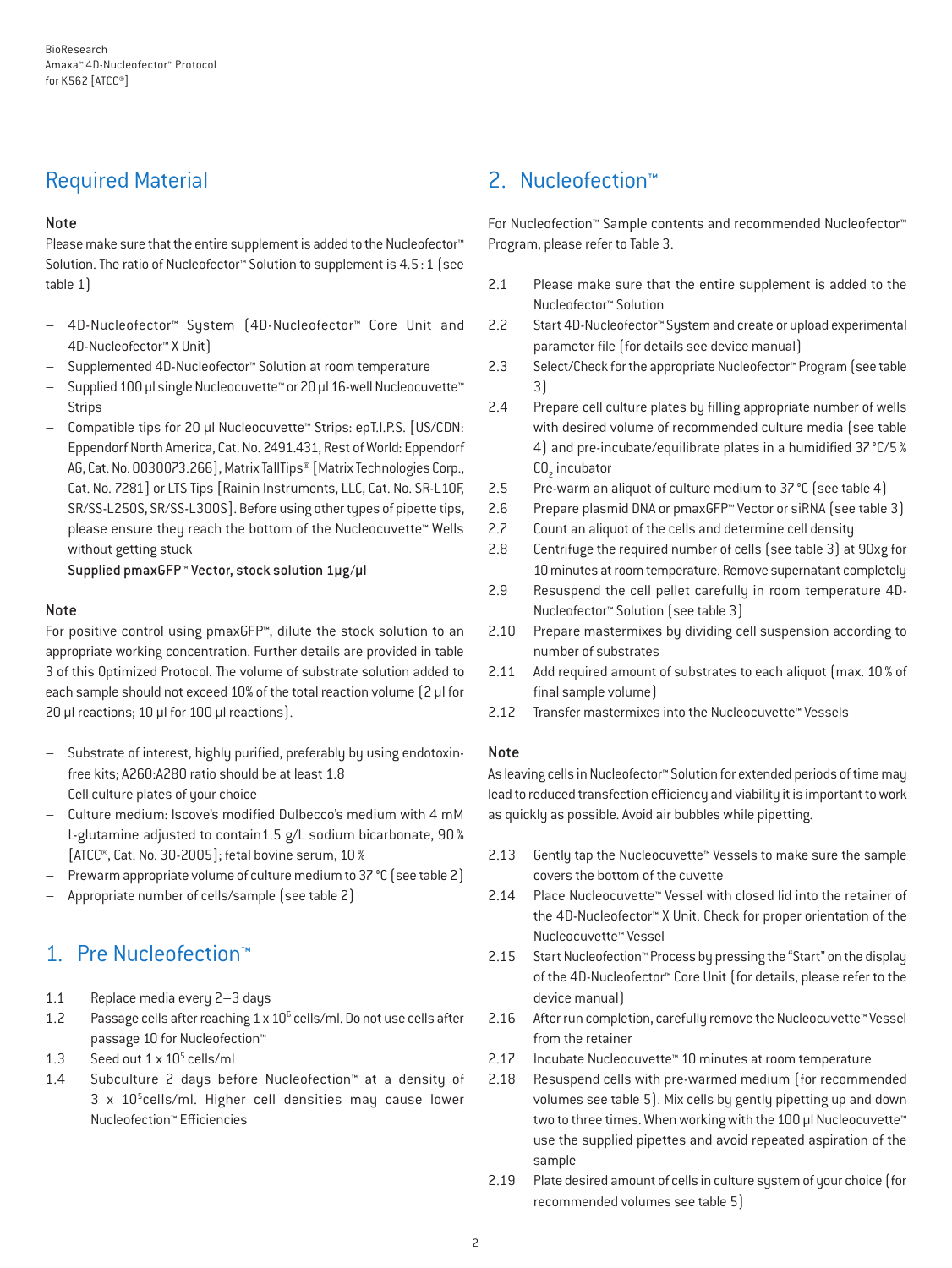### 3. Post Nucleofection™

3.1 Incubate the cells in humidified  $37^{\circ}$ C/5 % CO<sub>2</sub> incubator until analysis. Gene expression or down regulation, respectively, is often detectable after only 4–8 hours

## Additional Information

For an up-to-date list of all Nucleofector™ References, please refer to: www.lonza.com/nucleofection-citations

For more technical assistance, contact our Scientific Support Team:

#### USA /Canada

Phone: 800 521 0390 (toll-free) Fax: 301 845 8338 E-mail: scientific.support@lonza.com

#### Europe and Rest of World

Phone: +49 221 99199 400 Fax: +49 221 99199 499 E-mail: scientific.support.eu@lonza.com

#### Lonza Cologne GmbH 50829 Cologne, Germany

Please note that the Amaxa™ Nucleofector™ Technology is not intended to be used for diagnostic purposes or for testing or treatment in humans.

The Nucleofector™ Technology, comprising Nucleofection™ Process, Nucleofector™ Device, Nucleofector™ Solutions, Nucleofector™ 96-well Shuttle™System and 96-well Nucleocuvette™ plates and modules is covered by patent and/or patent-pending rights owned by Lonza Cologne GmbH.

Amaxa, Nucleofector, Nucleofection, 4D-Nucleofector, Nucleocuvette and maxGFP are registered trademarks of the Lonza Cologne GmbH in Germany and/or U.S. and/or other countries.

ATCC® and the ATCC Catalog Marks are trademarks of ATCC.

Other product and company names mentioned herein are the trademarks of their respective owners.

This kit contains a proprietary nucleic acid coding for a proprietary copepod fluorescent protein intended to be used as a positive control with this Lonza product only. Any use of the proprietary nucleic acid or protein other than as a positive control with this Lonza product is strictly prohibited. USE IN ANY OTHER APPLICATION REQUIRES A LICENSE FROM EVROGEN. To obtain such a license, please contact Evrogen at license@evrogen.com.

The CMV promoter is covered under U.S. Patents 5,168,062 and 5,385,839 and its use is permitted for research purposes only. Any other use of the CMV promoter requires a license from the University of Iowa Research Foundation, 214 Technology Innovation Center, Iowa City, IA 52242.

The use of this product in conjunction with materials or methods of third parties may require a license by a third party. User shall be fully responsible for determining whether and from which third party it requires such license and for the obtainment of such license.

No statement is intended or should be construed as a recommendation to infringe any existing patent.

© Copyright 2010, Lonza Cologne GmbH. All rights reserved.